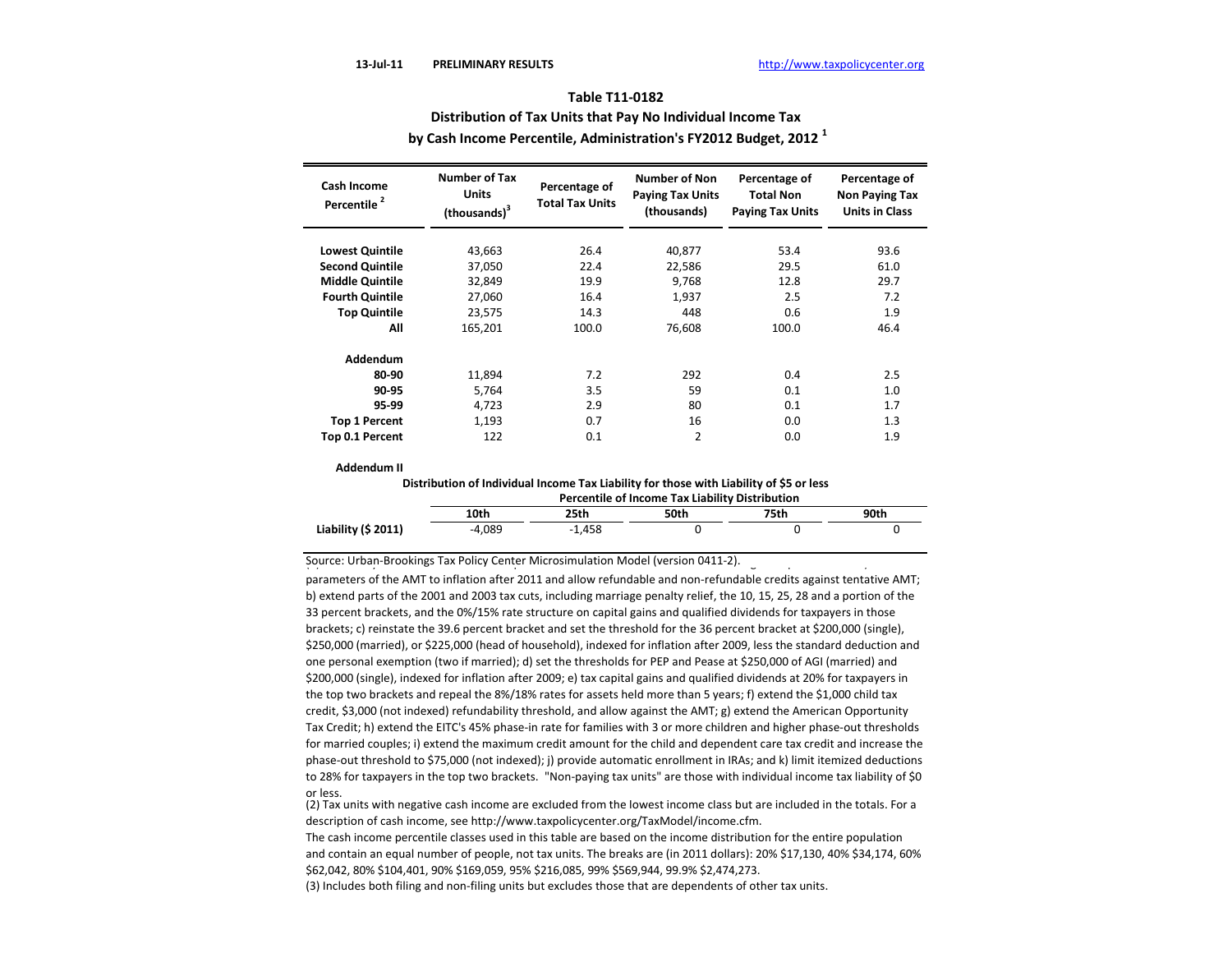**Distribution of Single Tax Units that Pay No Individual Income Tax**

 **by Cash Income Percentile, Administration's FY2012 Budget, 2012 <sup>1</sup>**

| Cash Income<br>Percentile <sup>2</sup> | <b>Number of Tax</b><br><b>Units</b><br>(thousands) <sup>3</sup> | Percentage of<br><b>Total Tax Units</b> | <b>Number of Non</b><br><b>Paying Tax Units</b><br>(thousands) | Percentage of<br><b>Total Non Paying</b><br><b>Tax Units</b> | Percentage of<br>Non Paying Tax<br><b>Units in Class</b> |
|----------------------------------------|------------------------------------------------------------------|-----------------------------------------|----------------------------------------------------------------|--------------------------------------------------------------|----------------------------------------------------------|
|                                        |                                                                  |                                         |                                                                |                                                              |                                                          |
| <b>Lowest Quintile</b>                 | 22,727                                                           | 28.2                                    | 22,454                                                         | 53.4                                                         | 98.8                                                     |
| <b>Second Quintile</b>                 | 19,576                                                           | 24.3                                    | 13,262                                                         | 31.6                                                         | 67.7                                                     |
| <b>Middle Quintile</b>                 | 16,431                                                           | 20.4                                    | 4.841                                                          | 11.5                                                         | 29.5                                                     |
| <b>Fourth Quintile</b>                 | 12,362                                                           | 15.3                                    | 627                                                            | 1.5                                                          | 5.1                                                      |
| <b>Top Quintile</b>                    | 8,933                                                            | 11.1                                    | 253                                                            | 0.6                                                          | 2.8                                                      |
| All                                    | 80.620                                                           | 100.0                                   | 42.020                                                         | 100.0                                                        | 52.1                                                     |
| Addendum                               |                                                                  |                                         |                                                                |                                                              |                                                          |
| 80-90                                  | 5,292                                                            | 6.6                                     | 160                                                            | 0.4                                                          | 3.0                                                      |
| 90-95                                  | 1.489                                                            | 1.8                                     | 44                                                             | 0.1                                                          | 3.0                                                      |
| 95-99                                  | 1,750                                                            | 2.2                                     | 43                                                             | 0.1                                                          | 2.4                                                      |
| <b>Top 1 Percent</b>                   | 402                                                              | 0.5                                     | 6                                                              | 0.0                                                          | 1.5                                                      |
| Top 0.1 Percent                        | 34                                                               | 0.0                                     | 0                                                              | 0.0                                                          | 1.0                                                      |

#### **Addendum II**

**Distribution of Individual Income Tax Liability for those with Liability of \$5 or less**

|                     | <b>Percentile of Income Tax Liability Distribution</b> |      |      |      |      |  |  |
|---------------------|--------------------------------------------------------|------|------|------|------|--|--|
|                     | 10th                                                   | 25th | 50th | 75th | 90th |  |  |
| Liability (\$ 2011) | -465                                                   |      |      |      |      |  |  |

Source: Urban-Brookings Tax Policy Center Microsimulation Model (version 0411-2).

(1) Calendar year. Individual income tax provisions in the Administration's FY2012 Budget Proposals would a) index the parameters of the AMT to inflation after 2011 and allow refundable and non-refundable credits against tentative AMT; b) extend parts of the 2001 and 2003 tax cuts, including marriage penalty relief, the 10, 15, 25, 28 and a portion of the 33 percent brackets, and the 0%/15% rate structure on capital gains and qualified dividends for taxpayers in those brackets; c) reinstate the 39.6 percent bracket and set the threshold for the 36 percent bracket at \$200,000 (single), \$250,000 (married), or \$225,000 (head of household), indexed for inflation after 2009, less the standard deduction and one personal exemption (two if married); d) set the thresholds for PEP and Pease at \$250,000 of AGI (married) and \$200,000 (single), indexed for inflation after 2009; e) tax capital gains and qualified dividends at 20% for taxpayers in the top two brackets and repeal the 8%/18% rates for assets held more than 5 years; f) extend the \$1,000 child tax credit, \$3,000 (not indexed) refundability threshold, and allow against the AMT; g) extend the American Opportunity Tax Credit; h) extend the EITC's 45% phase‐in rate for families with 3 or more children and higher phase‐out thresholds for married couples; i) extend the maximum credit amount for the child and dependent care tax credit and increase the phase‐out threshold to \$75,000 (not indexed); j) provide automatic enrollment in IRAs; and k) limit itemized deductions to 28% for taxpayers in the top two brackets. "Non-paying tax units" are those with individual income tax liability of \$5 or less and file as single.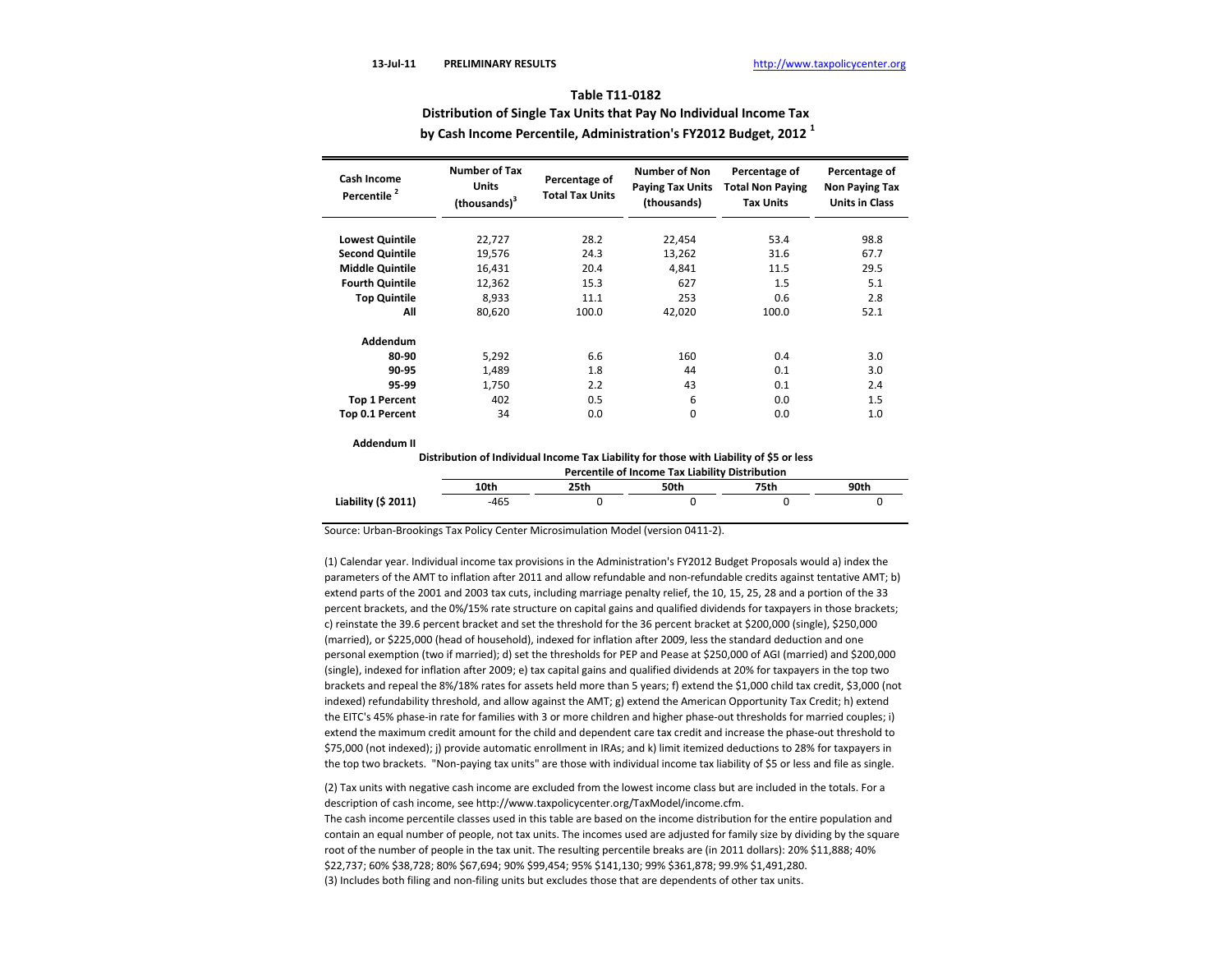**Distribution of Married Filing Jointly Tax Units that Pay No Individual Income Tax**

| Cash Income<br>Percentile <sup>2</sup> | <b>Number of Tax</b><br><b>Units</b><br>(thousands) <sup>3</sup> | Percentage of<br><b>Total Tax Units</b> | <b>Number of Non</b><br><b>Paying Tax Units</b><br>(thousands) | Percentage of<br><b>Total Non Paying</b><br><b>Tax Units</b> | Percentage of<br><b>Non Paying Tax</b><br><b>Units in Class</b> |
|----------------------------------------|------------------------------------------------------------------|-----------------------------------------|----------------------------------------------------------------|--------------------------------------------------------------|-----------------------------------------------------------------|
|                                        |                                                                  |                                         |                                                                |                                                              |                                                                 |
| <b>Lowest Quintile</b>                 | 1,785                                                            | 3.1                                     | 1,770                                                          | 10.8                                                         | 99.2                                                            |
| <b>Second Quintile</b>                 | 3.307                                                            | 5.8                                     | 3.189                                                          | 19.4                                                         | 96.4                                                            |
| <b>Middle Quintile</b>                 | 5,760                                                            | 10.1                                    | 4,521                                                          | 27.6                                                         | 78.5                                                            |
| <b>Fourth Quintile</b>                 | 11,637                                                           | 20.3                                    | 5,182                                                          | 31.6                                                         | 44.5                                                            |
| <b>Top Quintile</b>                    | 34,380                                                           | 60.1                                    | 1,433                                                          | 8.7                                                          | 4.2                                                             |
| All                                    | 57,183                                                           | 100.0                                   | 16.407                                                         | 100.0                                                        | 28.7                                                            |
| Addendum                               |                                                                  |                                         |                                                                |                                                              |                                                                 |
| 80-90                                  | 12,703                                                           | 22.2                                    | 1,044                                                          | 6.4                                                          | 8.2                                                             |
| 90-95                                  | 7.165                                                            | 12.5                                    | 221                                                            | 1.3                                                          | 3.1                                                             |
| 95-99                                  | 12,110                                                           | 21.2                                    | 135                                                            | 0.8                                                          | 1.1                                                             |
| <b>Top 1 Percent</b>                   | 2,403                                                            | 4.2                                     | 33                                                             | 0.2                                                          | 1.4                                                             |
| Top 0.1 Percent                        | 213                                                              | 0.4                                     | 3                                                              | 0.0                                                          | 1.3                                                             |

 **by Cash Income Percentile, Administration's FY2012 Budget, 2012 <sup>1</sup>**

#### **Addendum II**

**Distribution of Individual Income Tax Liability for those with Liability of \$5 or less**

|                     | Percentile of Income Tax Liability Distribution |          |      |      |      |  |  |  |
|---------------------|-------------------------------------------------|----------|------|------|------|--|--|--|
|                     | 10th                                            | 25th     | 50th | 75th | 90th |  |  |  |
| Liability (\$ 2011) | $-6.017$                                        | $-3.269$ | -465 |      |      |  |  |  |

Source: Urban-Brookings Tax Policy Center Microsimulation Model (version 0411-2).

(1) Calendar year. Individual income tax provisions in the Administration's FY2012 Budget Proposals would a) index the parameters of the AMT to inflation after 2011 and allow refundable and non-refundable credits against tentative AMT; b) extend parts of the 2001 and 2003 tax cuts, including marriage penalty relief, the 10, 15, 25, 28 and a portion of the 33 percent brackets, and the 0%/15% rate structure on capital gains and qualified dividends for taxpayers in those brackets; c) reinstate the 39.6 percent bracket and set the threshold for the 36 percent bracket at \$200,000 (single), \$250,000 (married), or \$225,000 (head of household), indexed for inflation after 2009, less the standard deduction and one personal exemption (two if married); d) set the thresholds for PEP and Pease at \$250,000 of AGI (married) and \$200,000 (single), indexed for inflation after 2009; e) tax capital gains and qualified dividends at 20% for taxpayers in the top two brackets and repeal the 8%/18% rates for assets held more than 5 years; f) extend the \$1,000 child tax credit, \$3,000 (not indexed) refundability threshold, and allow against the AMT; g) extend the American Opportunity Tax Credit; h) extend the EITC's 45% phase‐in rate for families with 3 or more children and higher phase‐out thresholds for married couples; i) extend the maximum credit amount for the child and dependent care tax credit and increase the phase‐out threshold to \$75,000 (not indexed); j) provide automatic enrollment in IRAs; and k) limit itemized deductions to 28% for taxpayers in the top two brackets. "Non-paying tax units" are those married individuals with income tax liability of \$5 or less and file as a joint return.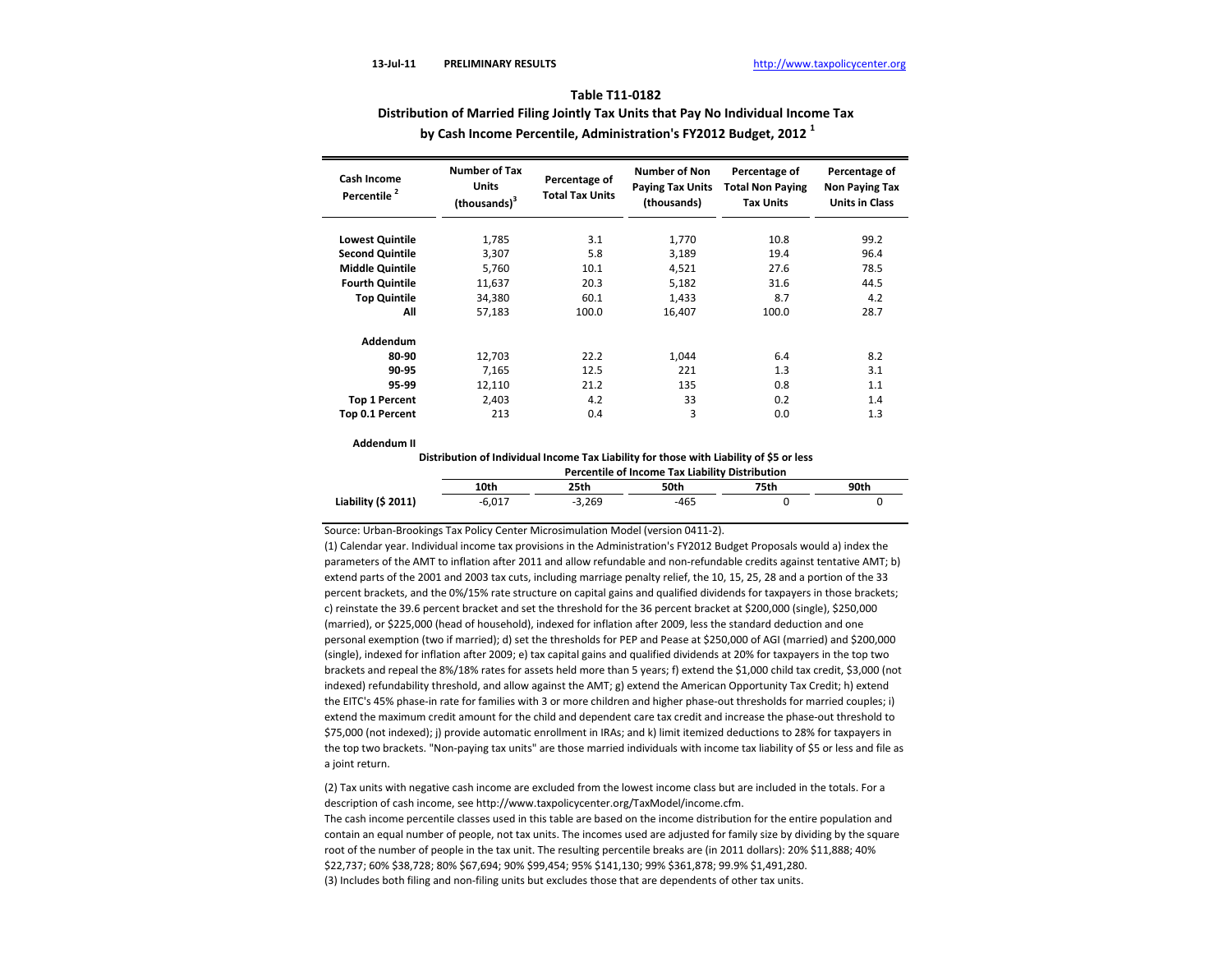**Distribution of Head of Household Tax Units that Pay No Individual Income Tax**

 **by Cash Income Percentile, Administration's FY2012 Budget, 2012 <sup>1</sup>**

| <b>Cash Income</b><br>Percentile <sup>2</sup> | <b>Number of Tax</b><br>Units<br>(thousands) <sup>3</sup> | Percentage of<br><b>Total Tax Units</b> | <b>Number of Non</b><br><b>Paying Tax Units</b><br>(thousands) | Percentage of<br><b>Total Non Paying</b><br><b>Tax Units</b> | Percentage of<br>Non Paying Tax<br><b>Units in Class</b> |
|-----------------------------------------------|-----------------------------------------------------------|-----------------------------------------|----------------------------------------------------------------|--------------------------------------------------------------|----------------------------------------------------------|
| <b>Lowest Quintile</b>                        | 4,423                                                     | 17.8                                    | 4,406                                                          | 25.0                                                         | 99.6                                                     |
| <b>Second Quintile</b>                        | 5,979                                                     | 24.1                                    | 5,723                                                          | 32.4                                                         | 95.7                                                     |
| <b>Middle Quintile</b>                        | 6,735                                                     | 27.1                                    | 5,658                                                          | 32.1                                                         | 84.0                                                     |
| <b>Fourth Quintile</b>                        | 4,857                                                     | 19.6                                    | 1,625                                                          | 9.2                                                          | 33.5                                                     |
| <b>Top Quintile</b>                           | 2.765                                                     | 11.1                                    | 165                                                            | 0.9                                                          | 6.0                                                      |
| All                                           | 24,826                                                    | 100.0                                   | 17,643                                                         | 100.0                                                        | 71.1                                                     |
| Addendum                                      |                                                           |                                         |                                                                |                                                              |                                                          |
| 80-90                                         | 1,948                                                     | 7.8                                     | 138                                                            | 0.8                                                          | 7.1                                                      |
| 90-95                                         | 404                                                       | 1.6                                     | 23                                                             | 0.1                                                          | 5.7                                                      |
| 95-99                                         | 350                                                       | 1.4                                     | 3                                                              | 0.0                                                          | 0.7                                                      |
| <b>Top 1 Percent</b>                          | 64                                                        | 0.3                                     | 2                                                              | 0.0                                                          | 3.3                                                      |
| Top 0.1 Percent                               | 5                                                         | 0.0                                     | 0                                                              | 0.0                                                          | 0.8                                                      |

#### **Addendum II**

**Distribution of Individual Income Tax Liability for those with Liability of \$5 or less**

|                     | Percentile of Income Tax Liability Distribution |          |          |      |      |  |  |  |
|---------------------|-------------------------------------------------|----------|----------|------|------|--|--|--|
|                     | 10th                                            | 25th     | 50th     | 75th | 90th |  |  |  |
| Liability (\$ 2011) | $-6.156$                                        | $-4.089$ | $-2.670$ | -699 |      |  |  |  |

Source: Urban-Brookings Tax Policy Center Microsimulation Model (version 0411-2).

(1) Calendar year. Individual income tax provisions in the Administration's FY2012 Budget Proposals would a) index the parameters of the AMT to inflation after 2011 and allow refundable and non-refundable credits against tentative AMT; b) extend parts of the 2001 and 2003 tax cuts, including marriage penalty relief, the 10, 15, 25, 28 and a portion of the 33 percent brackets, and the 0%/15% rate structure on capital gains and qualified dividends for taxpayers in those brackets; c) reinstate the 39.6 percent bracket and set the threshold for the 36 percent bracket at \$200,000 (single), \$250,000 (married), or \$225,000 (head of household), indexed for inflation after 2009, less the standard deduction and one personal exemption (two if married); d) set the thresholds for PEP and Pease at \$250,000 of AGI (married) and \$200,000 (single), indexed for inflation after 2009; e) tax capital gains and qualified dividends at 20% for taxpayers in the top two brackets and repeal the 8%/18% rates for assets held more than 5 years; f) extend the \$1,000 child tax credit, \$3,000 (not indexed) refundability threshold, and allow against the AMT; g) extend the American Opportunity Tax Credit; h) extend the EITC's 45% phase‐in rate for families with 3 or more children and higher phase‐out thresholds for married couples; i) extend the maximum credit amount for the child and dependent care tax credit and increase the phase‐out threshold to \$75,000 (not indexed); j) provide automatic enrollment in IRAs; and k) limit itemized deductions to 28% for taxpayers in the top two brackets. "Non-paying tax units" are those with individual income tax liability of \$5 or less and file as head of household.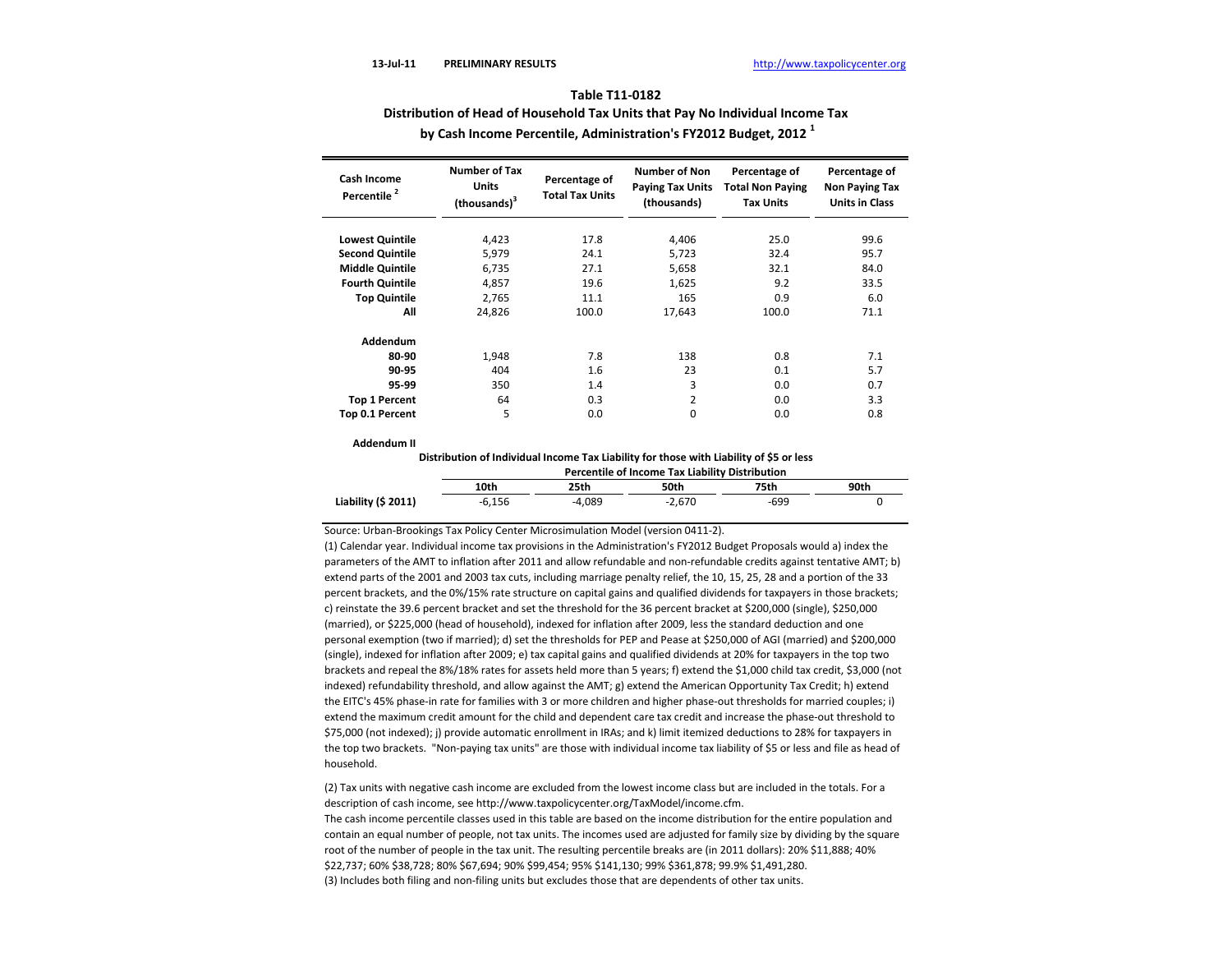# **Distribution of Married Filing Separately Tax Units that Pay No Individual Income Tax by Cash Income Percentile, Administration's FY2012 Budget, 2012 <sup>1</sup>**

| Cash Income<br>Percentile <sup>2</sup> | <b>Number of Tax</b><br><b>Units</b> | Percentage of<br><b>Total Tax Units</b> | <b>Number of Non</b><br><b>Paying Tax Units</b> | Percentage of<br><b>Total Non Paying</b> | Percentage of<br>Non Paying Tax |
|----------------------------------------|--------------------------------------|-----------------------------------------|-------------------------------------------------|------------------------------------------|---------------------------------|
|                                        | (thousands) <sup>3</sup>             |                                         | (thousands)                                     | <b>Tax Units</b>                         | <b>Units in Class</b>           |
| <b>Lowest Quintile</b>                 | 215                                  | 8.4                                     | 204                                             | 37.9                                     | 95.0                            |
| <b>Second Quintile</b>                 | 368                                  | 14.3                                    | 105                                             | 19.6                                     | 28.6                            |
| <b>Middle Quintile</b>                 | 674                                  | 26.2                                    | 80                                              | 14.8                                     | 11.8                            |
| <b>Fourth Quintile</b>                 | 714                                  | 27.8                                    | 79                                              | 14.7                                     | 11.1                            |
| <b>Top Quintile</b>                    | 568                                  | 22.1                                    | 38                                              | 7.1                                      | 6.7                             |
| All                                    | 2,571                                | 100.0                                   | 538                                             | 100.0                                    | 20.9                            |
| Addendum                               |                                      |                                         |                                                 |                                          |                                 |
| 80-90                                  | 374                                  | 14.6                                    | 22                                              | 4.1                                      | 5.9                             |
| 90-95                                  | 77                                   | 3.0                                     | 8                                               | 1.5                                      | 10.6                            |
| 95-99                                  | 89                                   | 3.5                                     | 7                                               | 1.3                                      | 8.1                             |
| <b>Top 1 Percent</b>                   | 28                                   | 1.1                                     | $\mathbf{1}$                                    | 0.2                                      | 3.6                             |
| Top 0.1 Percent                        | 7                                    | 0.3                                     | 0                                               | 0.0                                      | 1.7                             |

#### **Addendum II**

**Distribution of Individual Income Tax Liability for those with Liability of \$5 or less**

|                     | Percentile of Income Tax Liability Distribution |      |      |      |      |  |  |  |
|---------------------|-------------------------------------------------|------|------|------|------|--|--|--|
|                     | 10th                                            | 25th | 50th | 75th | 90th |  |  |  |
| Liability (\$ 2011) | $-1.337$                                        | -335 |      |      |      |  |  |  |

Source: Urban-Brookings Tax Policy Center Microsimulation Model (version 0411-2).

(1) Calendar year. Individual income tax provisions in the Administration's FY2012 Budget Proposals would a) index the parameters of the AMT to inflation after 2011 and allow refundable and non-refundable credits against tentative AMT; b) extend parts of the 2001 and 2003 tax cuts, including marriage penalty relief, the 10, 15, 25, 28 and a portion of the 33 percent brackets, and the 0%/15% rate structure on capital gains and qualified dividends for taxpayers in those brackets; c) reinstate the 39.6 percent bracket and set the threshold for the 36 percent bracket at \$200,000 (single), \$250,000 (married), or \$225,000 (head of household), indexed for inflation after 2009, less the standard deduction and one personal exemption (two if married); d) set the thresholds for PEP and Pease at \$250,000 of AGI (married) and \$200,000 (single), indexed for inflation after 2009; e) tax capital gains and qualified dividends at 20% for taxpayers in the top two brackets and repeal the 8%/18% rates for assets held more than 5 years; f) extend the \$1,000 child tax credit, \$3,000 (not indexed) refundability threshold, and allow against the AMT; g) extend the American Opportunity Tax Credit; h) extend the EITC's 45% phase‐in rate for families with 3 or more children and higher phase‐out thresholds for married couples; i) extend the maximum credit amount for the child and dependent care tax credit and increase the phase‐out threshold to \$75,000 (not indexed); j) provide automatic enrollment in IRAs; and k) limit itemized deductions to 28% for taxpayers in the top two brackets. "Non-paying tax units" are those married individuals with income tax liability of \$5 or less that file separately.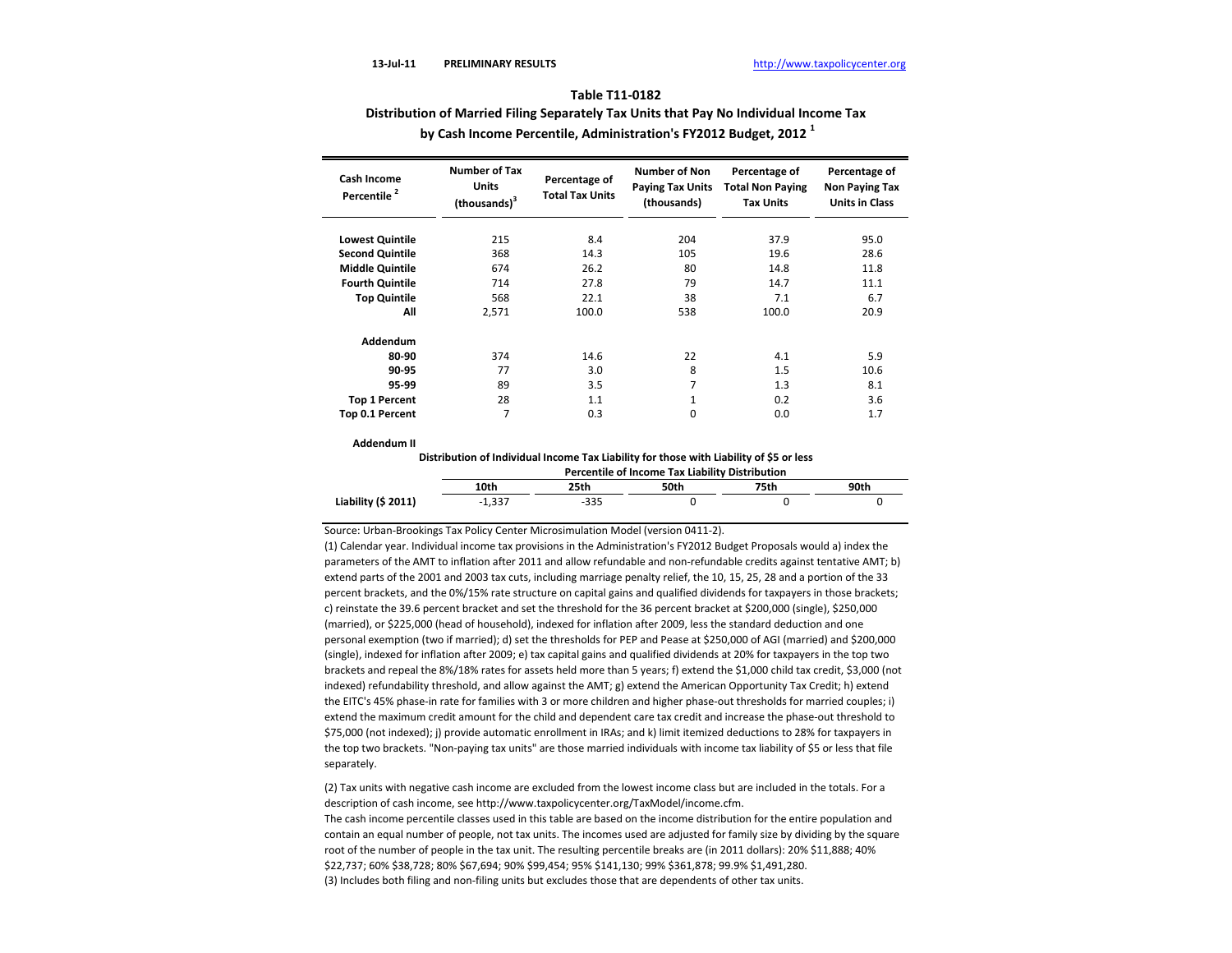**Distribution of Elderly Tax Units that Pay No Individual Income Tax**

 **by Cash Income Percentile, Administration's FY2012 Budget, 2012 <sup>1</sup>**

| <b>Cash Income</b><br>Percentile <sup>2</sup> | <b>Number of Tax</b><br><b>Units</b><br>(thousands) <sup>3</sup> | Percentage of<br><b>Total Tax Units</b> | <b>Number of Non</b><br><b>Paying Tax Units</b><br>(thousands) | Percentage of<br><b>Total Non Paying</b><br><b>Tax Units</b> | Percentage of<br>Non Paying Tax<br><b>Units in Class</b> |
|-----------------------------------------------|------------------------------------------------------------------|-----------------------------------------|----------------------------------------------------------------|--------------------------------------------------------------|----------------------------------------------------------|
| <b>Lowest Quintile</b>                        | 4,963                                                            | 13.7                                    | 4,961                                                          | 24.5                                                         | 100.0                                                    |
| <b>Second Quintile</b>                        | 8,621                                                            | 23.7                                    | 8,539                                                          | 42.2                                                         | 99.1                                                     |
| <b>Middle Quintile</b>                        | 6,510                                                            | 17.9                                    | 4,250                                                          | 21.0                                                         | 65.3                                                     |
| <b>Fourth Quintile</b>                        | 6,710                                                            | 18.5                                    | 2,068                                                          | 10.2                                                         | 30.8                                                     |
| <b>Top Quintile</b>                           | 9.488                                                            | 26.1                                    | 383                                                            | 1.9                                                          | 4.0                                                      |
| All                                           | 36,319                                                           | 100.0                                   | 20,229                                                         | 100.0                                                        | 55.7                                                     |
| Addendum                                      |                                                                  |                                         |                                                                |                                                              |                                                          |
| 80-90                                         | 4,300                                                            | 11.8                                    | 266                                                            | 1.3                                                          | 6.2                                                      |
| 90-95                                         | 1,892                                                            | 5.2                                     | 61                                                             | 0.3                                                          | 3.2                                                      |
| 95-99                                         | 2.644                                                            | 7.3                                     | 44                                                             | 0.2                                                          | 1.7                                                      |
| <b>Top 1 Percent</b>                          | 652                                                              | 1.8                                     | 12                                                             | 0.1                                                          | 1.9                                                      |
| Top 0.1 Percent                               | 65                                                               | 0.2                                     | $\Omega$                                                       | 0.0                                                          | 0.5                                                      |

#### **Addendum II**

**Distribution of Individual Income Tax Liability for those with Liability of \$5 or less**

|                     | <b>Percentile of Income Tax Liability Distribution</b> |      |      |      |      |  |  |  |
|---------------------|--------------------------------------------------------|------|------|------|------|--|--|--|
|                     | 10th                                                   | 25th | 50th | 75th | 90th |  |  |  |
| Liability (\$ 2011) |                                                        |      |      |      |      |  |  |  |

Source: Urban-Brookings Tax Policy Center Microsimulation Model (version 0411-2).

(1) Calendar year. Individual income tax provisions in the Administration's FY2012 Budget Proposals would a) index the parameters of the AMT to inflation after 2011 and allow refundable and non-refundable credits against tentative AMT; b) extend parts of the 2001 and 2003 tax cuts, including marriage penalty relief, the 10, 15, 25, 28 and a portion of the 33 percent brackets, and the 0%/15% rate structure on capital gains and qualified dividends for taxpayers in those brackets; c) reinstate the 39.6 percent bracket and set the threshold for the 36 percent bracket at \$200,000 (single), \$250,000 (married), or \$225,000 (head of household), indexed for inflation after 2009, less the standard deduction and one personal exemption (two if married); d) set the thresholds for PEP and Pease at \$250,000 of AGI (married) and \$200,000 (single), indexed for inflation after 2009; e) tax capital gains and qualified dividends at 20% for taxpayers in the top two brackets and repeal the 8%/18% rates for assets held more than 5 years; f) extend the \$1,000 child tax credit, \$3,000 (not indexed) refundability threshold, and allow against the AMT; g) extend the American Opportunity Tax Credit; h) extend the EITC's 45% phase‐in rate for families with 3 or more children and higher phase‐out thresholds for married couples; i) extend the maximum credit amount for the child and dependent care tax credit and increase the phase‐out threshold to \$75,000 (not indexed); j) provide automatic enrollment in IRAs; and k) limit itemized deductions to 28% for taxpayers in the top two brackets. "Non-paying tax units" are those with individual income tax liability of \$5 or less and at least the primary of secondary taxpayer is 65 years old.